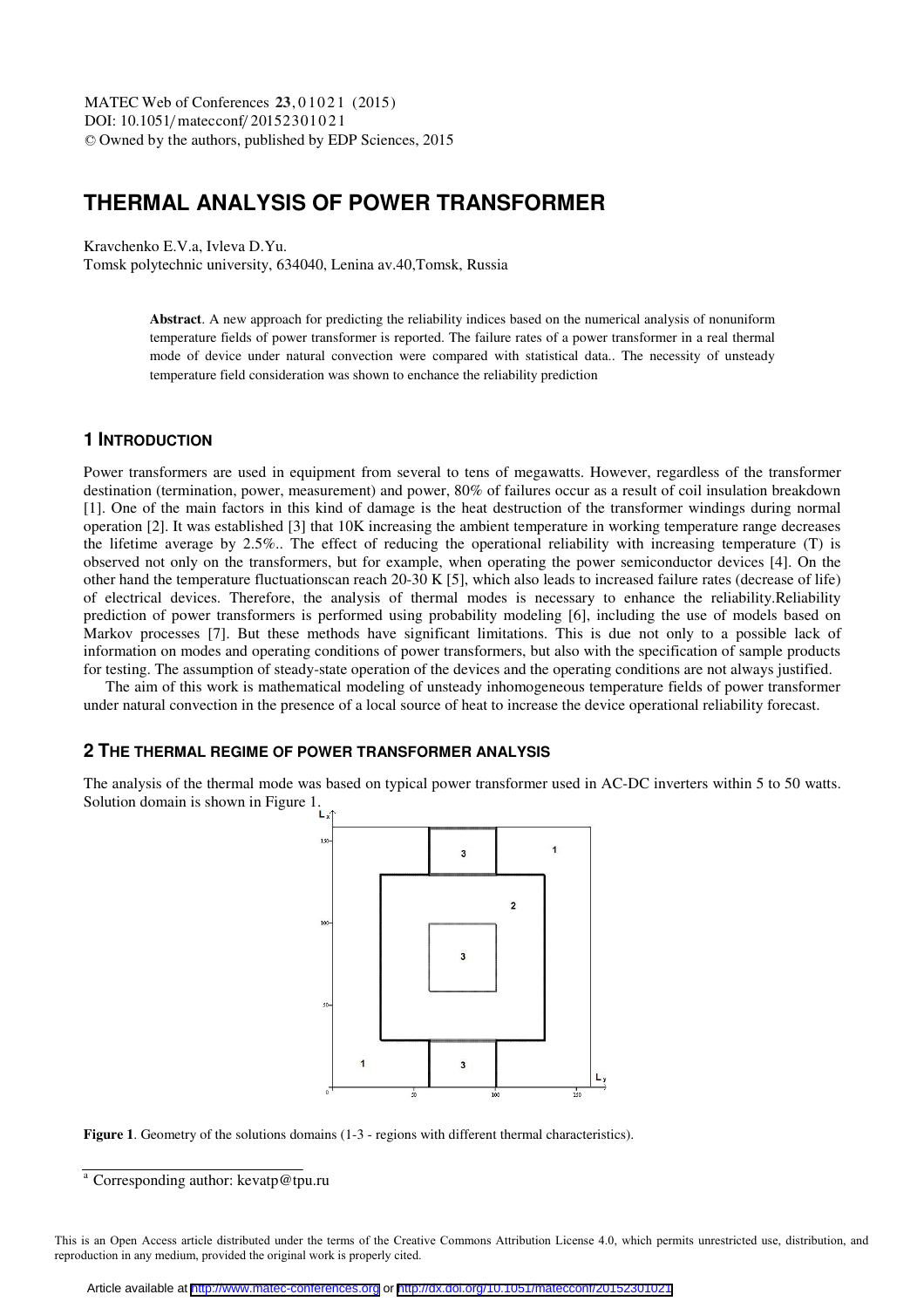Numerical simulation of temperature field were performed for an inhomogeneous plate with dimensions in the x and y equal  $L_X$  and  $L_Y$ .

$$
x \in [0; L_x], y \in [0; L_y]
$$
\n
$$
(1)
$$

Where: x and y is coordinated.

It was assumed that the plate includes areas with different thermal characteristics (Table 1). A local heat intensity Q is assumed for region 2 (Fig. 1.). Convection boundary conditions on the edges of the plate are assumed.

Key assumptions used in the formulation of the problem.

1. Thermophysical properties of materials are independent from a temperature.

2. Ideal thermal contact at the boundaries between the regions is assumed.

**Table 1**. Thermal characteristics of the of object

| Area | Density $\rho$ , kg/m <sup>3</sup> | Specific heat $C$ , $J/(kg \cdot K)$ | Thermal conductivity $\lambda$ , Watt/(m·K) |
|------|------------------------------------|--------------------------------------|---------------------------------------------|
|      | 1200                               | 1000                                 | 0.3                                         |
|      | 5000                               | 334                                  | 200                                         |
|      | 4000                               | 700                                  | 4                                           |

In this formulation, the problem is reduced to the solution of two-dimensional unsteady heat conduction equation:

$$
C(x, y)p(x, y)\frac{\partial T}{\partial t} = \frac{\partial}{\partial x}\left(\lambda(x, y)\frac{\partial T}{\partial x}\right) + \frac{\partial}{\partial y}\left(\lambda(x, y)\frac{\partial T}{\partial y}\right)
$$
  
+ 
$$
\frac{Q(t, x, y)}{Sh} + \frac{\alpha(T)(Text - T)}{h}
$$
 (2)

Where: C-heat capacity;  $\rho$ - density; T-temperature; t time;  $\lambda$  – thermal conductivity coefficient; Q – heat source; Ssource area; h - plate thickness;  $\alpha$ - convective heat transfer coefficient of the surface; Text– environment temperature.

The coefficient of convective heat transfer is temperature-dependent and determined for every point of the surface.

$$
\alpha(T) = \left(1.42 - 1.4 \cdot 10^{-3} T_{\text{avr}}\right) N \left(\frac{T - T_{\text{ext}}}{L}\right)^{\frac{1}{4}}
$$
\n(3)

The thermal conductivity equation (2) with appropriate initial and boundary conditions is solved by the finite difference method by analogy with [4,5]. The diagram of splitting by coordinates was applied to the solution of difference analogues of a three-dimensional equation.

#### **3 STATEMENT OF WORK OF POWER TRANSFORMER RELIABILITY INDICES PREDICTION**

Two mathematical models such as Arrhenius [8] and a multiplicative model [1] were selected for a power transformer reliability analysis. The mathematical multiplicative model [1] of the reliability evaluation diode module is shown below (4)

$$
A_{yy} = A_b \cdot K_T \cdot K_c \cdot K_{pr}
$$

where:  $\lambda$ b-is a base failure rate of the power unit; KT – temperature dependent mode coefficient; Ke – stiffness conditions coefficient; Kpr – quality level coefficient.

It's important to note, that a base failure rate of the power unit  $(\lambda b)$  calculated for condition of Tconst=298 K.

It is important to note that the basic failure rate used in mathematical models of the type (3) in determining the reliability indices of power transformer is given for the temperature of 298 K [1] and do not include the spatial inhomogeneity of temperature fields inside and outside the unit.

According to [1], a transformers sudden failures occur.80% of the failures are due to short-circuit, and 20% due to an open transformer windings. Short circuit (as a kind of failure) is associated primarily with the physical and chemical processes of degradation (aging) of the windings of the device. Well known that the aging rate (accumulation of degrading conditions) depends not only on the electrical load regimes, but also on temperature conditions of an operation and a storage. Therefore, the analysis of reliability indices of a typical power electronics device (power transformer) is also carried out on the basis of a mathematical model for which T is one of the most important factors [8].

According to the Arrhenius model the failure rate is exponentially dependent on the temperature [2]:

$$
\lambda_A(T) = C \cdot \exp(\frac{-E}{kT})
$$
\n(5)

Where: C–constant, E–activation energy, k-Boltzmann constant.

The temperature used according to (4), was determined from the results of solving two-dimensional unsteady heat conduction equation (2) with appropriate boundary conditions.

Analysis of indicators of reliability (failure rate) of the power transformer (model (4) and (5)) was carried out for steady-state operation of the device and typical operating conditions at mbient temperature ranged from 298 to 318 K.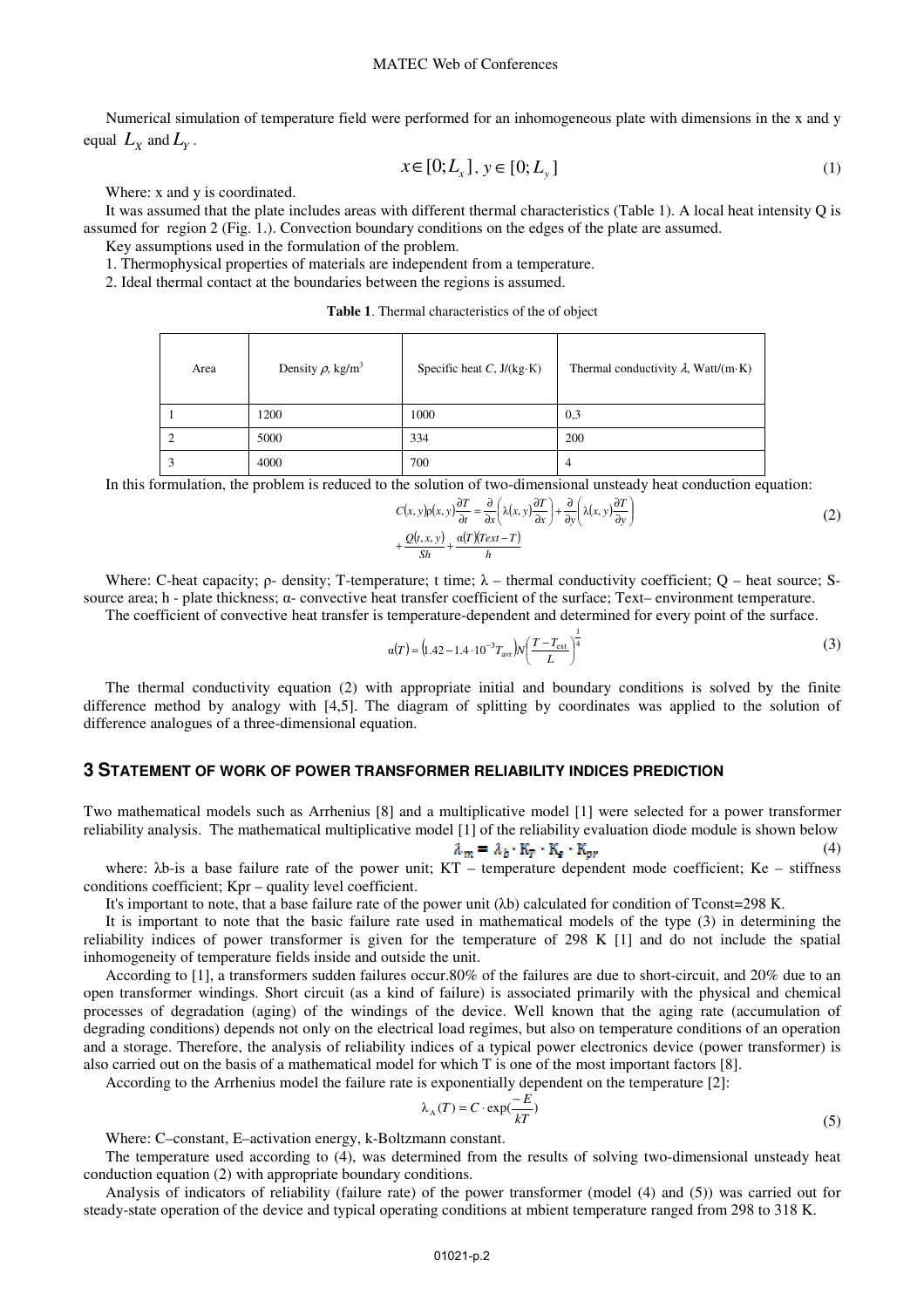### **4 RESULTS AND DISCUSSION**



The characteristic form of the temperature field of the power transformer at ambient temperature Text = 298 K at time  $t =$ 2 s is shown in Figure 2.



As represented in Figure 2 the temperature field of the simulated object is typical for giving initial conditions and the mode of operation. Isotherm describes the geometry of the power transformer quite accurately.

Analysis of the nature of heat distribution shows that the most high temperature region is in the center. Temperature field of the device under consideration is significantly heterogeneous and characterized by significant gradients of T. Therefore, the reliability of forecasting of power transformer using the Arrhenius model is advisable for the average (Tav) and maximum (Tmax) temperatures of the object.

The results of numerical modeling of reliability indices (failure rate) power transformer are shown in Fig. 3. Failure rate behavior  $\lambda A(T)$  shows not only significant differences in the estimates of reliability models (4) and (5), but also a high degree of dependence of the Arrhenius predictive model (curves 1, 2 and 3 in Figure 3) calculated from (received) temperature.



**Figure 3**. The failure rate of the power transformer designed for maximum temperature(a) and average temperature (b) modeled object: 1 - Text = 298 K; 2 - Text = 308 K; 3 - Text = 318 K.

Dependency analysis presented in Figure 3a shows that the numerical values of A(Tmax) calculated from the Arrhenius model (5), 4, 6 and 10 times higher than those obtained by the multiplicative model (4) for the time of 30s and ambient temperatures 298, 308 and 318 K.

It is obvious that with increasing T the operating temperature range of transformer (e.g., in an objective increase in ambient temperature), the failure rate of these devices must grow or, in other words, the values of reliability indices should decrease. The latter should affect, for example, the service life of equipment and power electronics for the reliability of the system containing these transformerts.